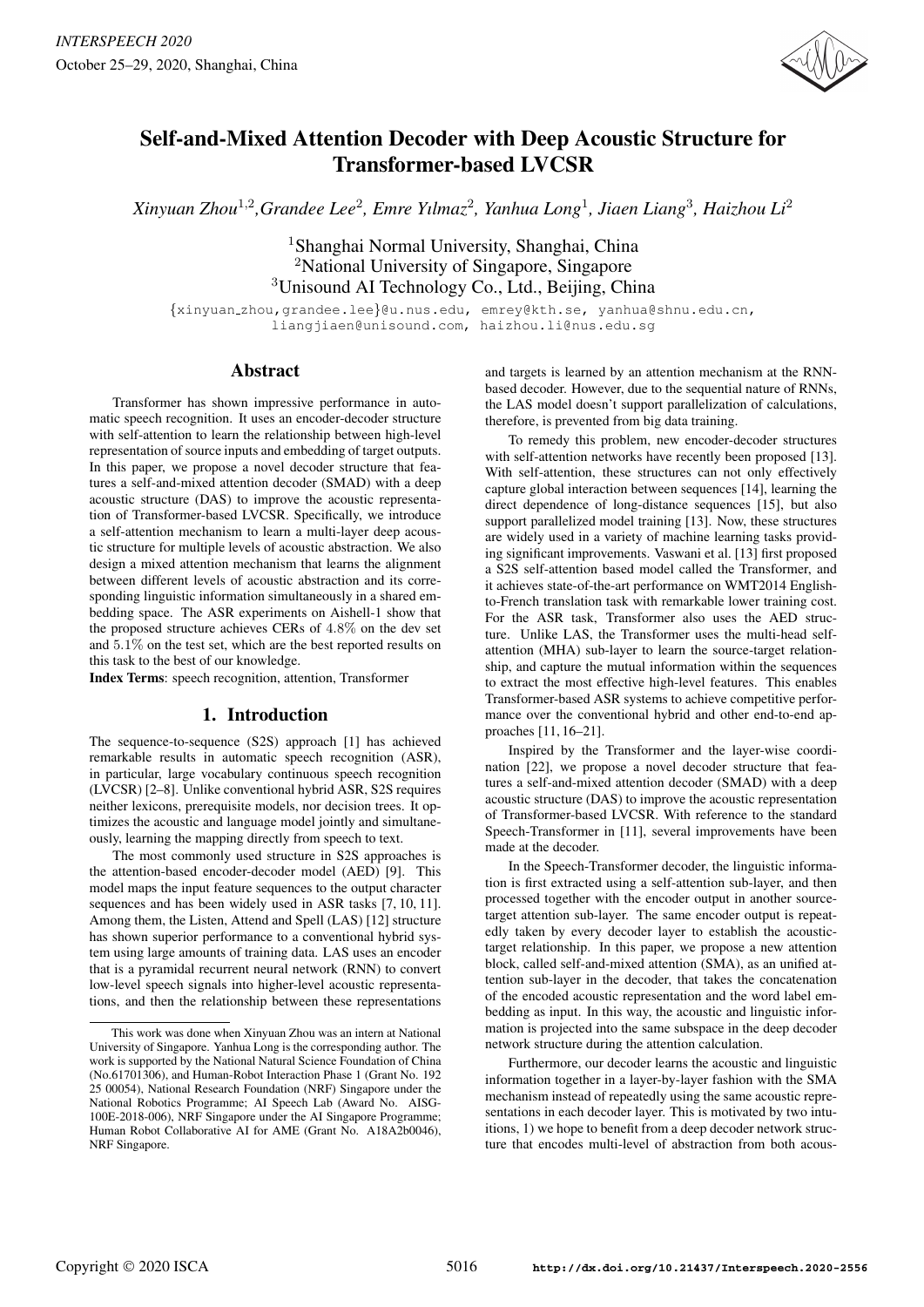tic and linguistic representation, and 2) we hypothesize that a shared acoustic and linguistic embedding space will help the network to learn the association between acoustic and linguistic information, and improve their alignments.

We will introduce the Transformer-based ASR as the prior work in Section 2, and discuss the details of the new decoder in Section 3.

# 2. Transformer-based ASR

#### 2.1. Encoder-Decoder with Attention

The Transformer model [13] uses an encoder-decoder structure similar to many other neural sequence transduction models. The encoder can be regarded as a feature extractor, which converts the input vector  $x$  into a high-level representation  $h$ . Given  $h$ , the decoder generates prediction sequence  $y$  one token at a time in an auto-regressive manner. In an ASR task [11, 23], tokens are usually modeling units, such as phones, characters or subword, etc.

The encoder has  $N$  layers, each of which contains two sublayers: a multi-head self-attention and a position-wise fully connected feed-forward network (FFN). Similar to the encoder, the decoder is also composed of a stack of M identical layers. In addition to the two sub-layers, each layer of decoder also has a third sub-layer between the FFN and MHA to perform multihead source-target attention over the output representation of the encoder stack.

#### 2.2. Multi-Head Attention

Multi-head attention is the core module of the Transformer model. Unlike single-head attention, MHA can learn the relationship between queries, keys and values from different subspaces. It computes the "Scaled Dot-Product Attention" with the following form:

$$
Attention(Q, K, V) = softmax(\frac{QK^{T}}{\sqrt{d_k}})V,
$$
 (1)

where  $Q \in \mathbb{R}^{t_q \times d_q}$  is the query,  $K \in \mathbb{R}^{t_k \times d_k}$  is the key and  $V \in \mathbb{R}^{t_v \times d_v}$  is the value.  $t_*$  are the length of input and  $d_*$ are the dimension of corresponding elements. To prevent pushing the softmax into extremely small gradient regions caused by large dimensions, the  $\frac{1}{\sqrt{d_k}}$  is used to scale the dot products.

In order to calculate attention from multiple subspaces, multi-head attention is constructed as follow:

$$
MHA(Q, K, V) = \text{Concat}(Head_1, \cdots, Head_H)W^O, (2)
$$

$$
Head_i = \text{Attention}(QW_i^Q, KW_i^K, VW_i^V), \tag{3}
$$

where  $W_i^*$  is the projection matrix.  $W_i^Q \in \mathbb{R}^{d_{\text{model}} \times d_Q}$ ,  $W_i^K \in$  $\mathbb{R}^{d_{\textup{model}}\times d_K}$ ,  $W_i^V \in \mathbb{R}^{d_{\textup{model}}\times d_V}$  and  $\mathring{W^O} \in \mathbb{R}^{d_{\textup{model}}\times d_O}$ ,  $\mathring{d}_{\textup{model}}$ is the dimension of the input vector to the encoder,  $H$  is the number of heads. For each  $Q, K, V$  in each attention, they are projected to  $d_*$  dimensions through three linear projection layers  $W_i^*$  respectively. After performing  $H$  attentions, the outputs are then concatenated and projected again to obtain the final values.

#### 2.3. Positional Encoding

Unlike RNN, the MHA contains no recurrence and convolution, it cannot model the order of the input acoustic sequence. We follow the idea of "positional encoding" that is added to the input as described in [13].



Figure 1: *The system architecture of the Transformer-based ASR with the proposed self-and-mixed attention decoder.*

# 3. Self-and-Mixed Attention Decoder

#### 3.1. Architecture

Figure 1 shows an encoder-decoder architecture for ASR. We adopt the same encoder as in Transformer, and propose a Selfand-Mixed Attention Decoder (SMAD), that is an attentionbased auto-regressive structure. The main difference between SMAD and the standard Transformer decoder [11] lies in the ways we integrate acoustic representations, h.

Firstly, unlike the decoder in Transformer which takes the same  $h$  repeatedly to every decoder layer, SMAD employs a deep acoustic structure (DAS), which is a M-layer network to capture multiple level of acoustic abstraction. For simplicity, we use a single-head self-and-mixed attention in Figure 2 to illustrate the Self-and-Mixed MHA component in the decoder layer of Figure 1, where the self-attention handles the acoustic representations, and the mixed-attention handles the acoustictarget alignment. With M decoder layers stacking in a serial pipeline, the flow of acoustic information in Figure 2 (green) forms a deep acoustic structure.

Secondly, the decoder in the standard Transformer uses a self-attention module to learn the current target representation based on the previous tokens and learn the acoustic-targets dependencies using another separate source-target attention sublayer. However, in SMAD, we merge these two attentions into one as illustrated in Figure 2. We concatenate the encoded acoustic representation and linguistic targets to form a joint embedding as the input to the decoder layer. After the self-andmixed MHA, the concatenated representation with both acoustic and linguistic information is fed to the FFN and next selfand-mixed MHA. Since the information flow in the proposed decoder contains two modalities, we also employ modalityspecific residual connections and position-wise feed forward networks to separate linguistic and acoustic information before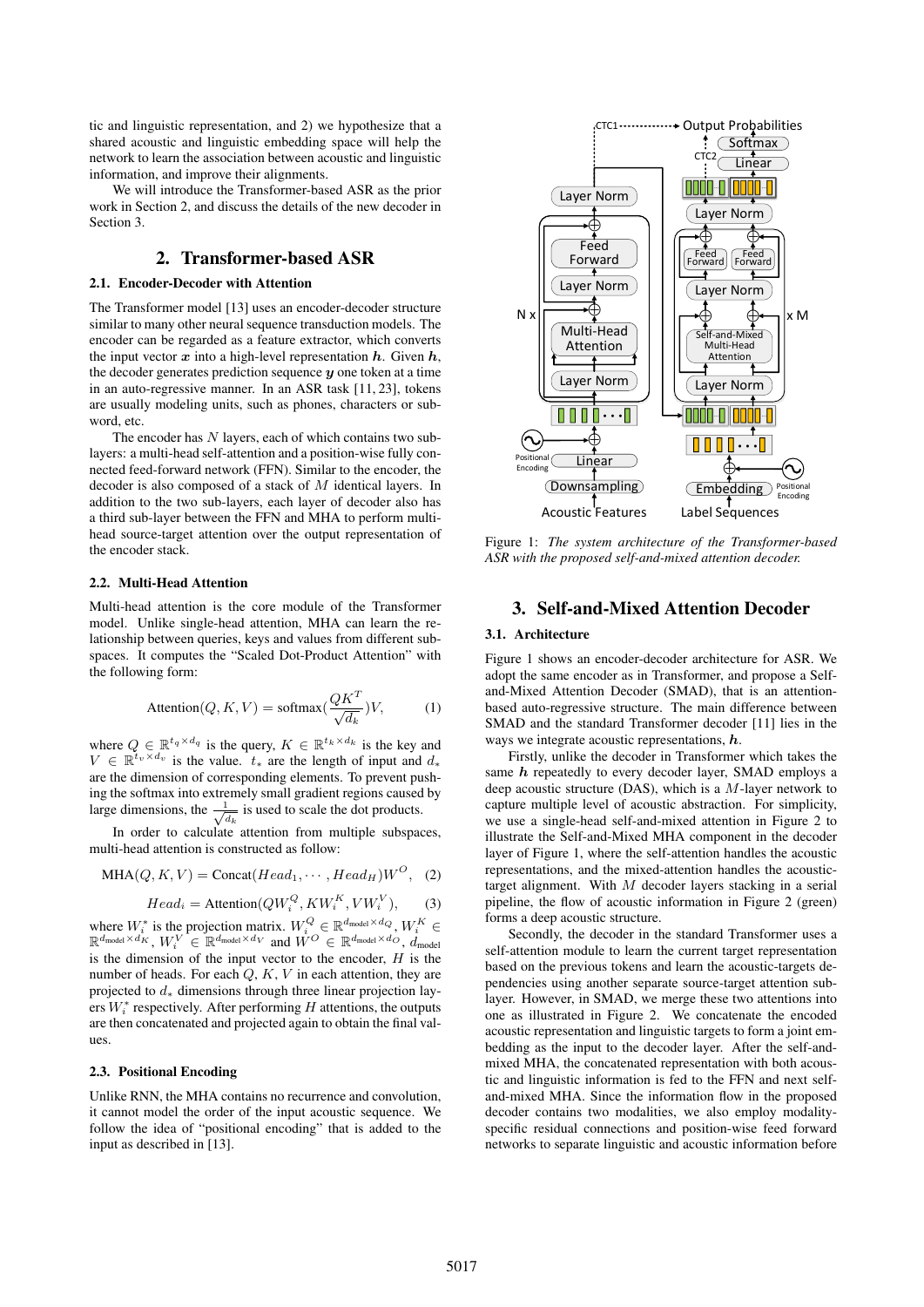

Figure 2: *A single-head self-and-mixed attention mechanism as a sub-layer of the decoder in Figure 1.*

obtaining the posterior probability at the output of the softmax layer preceded by a linear layer.

We perform the same downsampling as in [23] before the encoder using two  $3 \times 3$  CNN layers with stride 2 to reduce the GPU memory occupation and and the length of the input sequence.

#### 3.2. Self-and-Mixed Attention (SMA)

For simplicity, we take one head of the self-and-mixed MHA in Figure 1 as an example. The SMA consists of two independent attention mechanisms: a self-attention for acoustic-only representation, and a mixed attention to learn linguistic representation and the acoustic-target association. As shown in Figure 2, S refers to source, which is the acoustic representation (marked in green) and  $T$  refers to target, which is the linguistic information (marked in yellow).

Specifically, for self-attention in the SMA,  $Q$ ,  $K$ ,  $V \in$  $\mathbb{R}^{n \times d_{\text{model}}}$  are projected by  $W_{\text{S}}^Q$ ,  $W_{\text{S}}^K$ ,  $W_{\text{S}}^V$  from  $S$  respectively, with *n*-length acoustic representation. The acoustic hidden representation in the current layer is generated using the accumulated acoustic information in the previous layer using the selfattention mechanism.

For the mixed attention, a linguistic token in the current layer is generated using the acoustic hidden representation and the preceding linguistic tokens in the previous layer using a mixed attention mechanism. The mixed attention is formulated as follows:

$$
MixedAtt(Q, K, V) = softmax(\frac{QK^{T}}{\sqrt{d_{model}}} + Mask)V, \quad (4)
$$

$$
Q = TW_M^Q,\tag{5}
$$

$$
K = \text{Concat}(S, T)W_{\text{M}}^{K},\tag{6}
$$

$$
V = \text{Concat}(S, T)W_{\text{M}}^{V},\tag{7}
$$

$$
Mask(i, j) = \begin{cases} -\infty, & j > i + n \\ 0, & \text{otherwise} \end{cases}
$$
 (8)

where  $Q \in \mathbb{R}^{m \times d_{\text{model}}}$ ,  $K, V \in \mathbb{R}^{(n+m) \times d_{\text{model}}}$ , and  $Mask \in$  $\mathbb{R}^{m \times (n+m)}$  is the mask matrix, m is the number of tokens, i and  $i$  refer to the index of row and column of  $Mask$ . To project the acoustic and linguistic information into the same subspace, we concatenate S and T and apply the same projection matrix  $W_M$ for  $K$  and  $V$ . We use the acoustic representation  $h$  of entire sentence for the decoding of tokens, at the same time, we introduce a *Mask* to ensure that the prediction of token sequence is causal, i.e., when predicting a token, we only use information of the tokens before it. When  $Mask(i, j)$  equals to  $-\infty$ , the corresponding position in softmax output will approach zero, which prevents position  $i$  from attending to position  $j$ .

#### 3.3. Multi-Ojective Learning

As often done in encoder-decoder structures, our model also uses the connectionist temporal classification (CTC) [23–25] to benefit from the monotonic alignment. The CTC loss function [24] is used to jointly train the extraction of acoustic representation by Multi-Objective Learning (MOL):

$$
\mathcal{L}_{\text{MOL}} = \lambda \log P_{\text{ctc}}(C|X) + (1 - \lambda) \log P_{\text{att}}^{*}(C|X), \quad (9)
$$

$$
P_{\text{att}}^*(C|X) = \prod_{l=1}^L P(c_l|c_1^*, \cdots, c_{l-1}^*, X), \tag{10}
$$

$$
P_{\rm etc}(C|X) = \sum_{Z} \prod_{t=1}^{T} P(z_t|z_{t-1}, C) P(z_t|X), \tag{11}
$$

$$
P(z_t|X) = \text{Softmax}(\text{LinB}(\mathbf{h}_t)),\tag{12}
$$

where  $\mathcal{L}_{\text{MOL}}$  is the multi-objective loss with a tuning parameter  $\lambda \in [0, 1], P^*_{\text{att}}(C|X)$  is the Transformer loss modeled by Kullback-Leibler divergence [26] loss .  $X = \{x_t \in \mathbb{R}^D | t =$  $1, \dots, T$  is a T-length speech feature sequence,  $x_t$  is a Ddimensional speech feature vector at frame t,  $C = \{c_t \in \mathcal{U} | l =$  $1, \dots, L$  is an L-length letter sequence containing all the characters U in this task, and  $c_{l-1}^*$  is the ground truth of  $c_l^*$ 's previous token.  $Z = \{z_t \in \mathcal{U} \cup \langle \mathbf{b} \rangle | t = 1, \cdots, T\}$  is a framewise letter sequence with an additional blank symbol " $\langle b \rangle$ ", and  $h_t$ is the acoustic hidden representation vector,  $LinB(\cdot)$  is a linear layer to convert  $\mathbf{h}_t$  to a  $(|\mathcal{U}| + 1)$  dimensional vector.

We explore two different locations where the CTC loss can be applied as shown in Figure 1. For CTC1,

$$
\mathbf{h}_t = \text{Encoder}_t(X),\tag{13}
$$

Encoder<sub>t</sub>( $\cdot$ ) accepts the full feature sequence X and output acoustic representation  $h_t$  at t. Similar to the previous techniques, this CTC loss is used to jointly train the encoder.

For CTC2, since the acoustic representation is also updated in the SMAD,  $h_t$  is produced as follows:

$$
\mathbf{h}_t = \text{Decoder}_t^A(\text{Encoder}(X)),\tag{14}
$$

where the Decoder $t_A^A(\cdot)$  is the acoustic side of decoder stack output at t. In this way, the entire acoustic representation extraction process is jointly trained using the CTC loss.

#### 4. Experiments

#### 4.1. Experimental setup

We conduct experiments on 170 hours Aishell-1 [27] using the ESPnet [28] end-to-end speech processing toolkit. For all experiments, we extract 80-dimensional log Mel-filter bank plus pitch and its  $\Delta$ ,  $\Delta\Delta$  as acoustic features and normalize them with global mean computed from the training set. The framelength is 25 ms with a 10 ms shift.

The standard configuration of the state-of-the-art ESPnet Transformer recipe on Aishell-1 is used for both the baseline and proposed model. Each model contains 12-layer encoder and 6-layer decoder, where the  $d_{\text{model}} = 256$  and the dimensionality of inner-layer in FFN  $d_{ff} = 2,048$ . In all attention sub-layers, 4 heads are used for MHA. The whole network is trained for 50 epochs and warmup [13] is used for the first 25,000 iterations. We use 4,230 Chinese characters which are extracted from the train set as modeling unit. A ten-hypotheses-width beam search is used with the the one-pass decoding for CTC as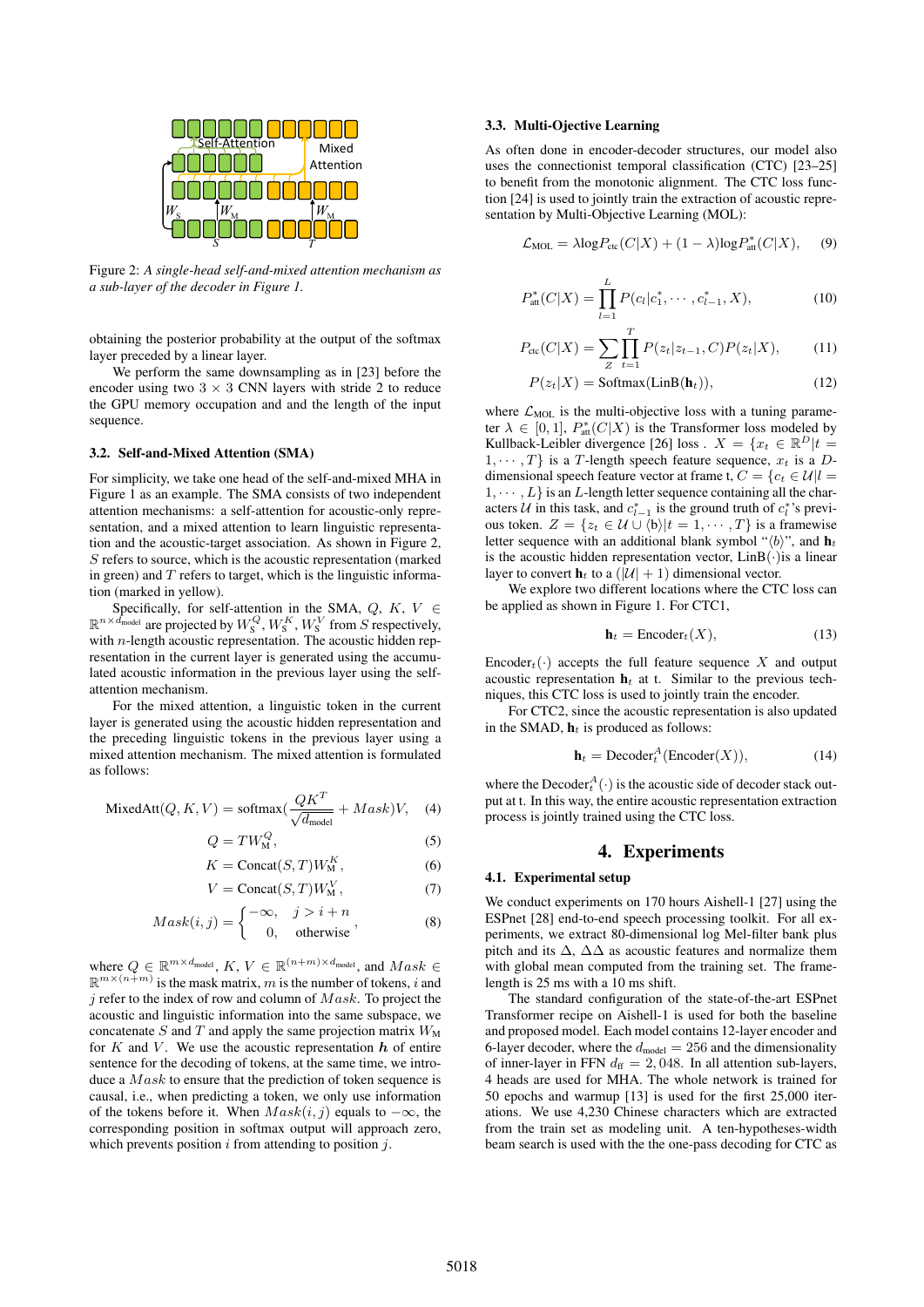Table 1: *Results comparsion on Aishell-1 in CER%*

| System                              | Dev  | <b>Test</b> |
|-------------------------------------|------|-------------|
| Kaldi (chain)                       |      | 7.5         |
| Kaldi (nnet3)                       |      | 8.6         |
| <b>LAS</b> [34]                     |      | 10.6        |
| ESPnet RNN [36]                     | 6.8  | 8.0         |
| <b>RNN-T</b> [35]                   | 10.1 | 11.8        |
| Transformer +SP+CTC (baseline) [36] | 6.0  | 6.7         |
| T-SMAD +SP+CTC1                     | 5.9  | 6.4         |
| T-SMAD +SP+CTC2                     | 5.4  | 60          |

described in [24] and a two-layer RNN language model (LM) shallow fusion [29, 30], which was trained on the training transcriptions of Aishell-1 with 4,230 Chinese characters. We also evaluate the effect of speed perturbation (SP) [31], SpecAugment (SpecA) [32] and CTC joint training in our experiments.

#### 4.2. Results and Discussion

Table 1 reports the results of the proposed Transformer-based ASR, referred to as T-SMAD, the conventional Kaldi hybrid [33] and other E2E ASR systems. Shallow fusion with 5 gram language model is used in both [34, 35]. In ESPnet RNN, Transformer [36] and T-SMAD, the RNN LM was also used for shallow fusion. We consider the Transformer with speed perturbation and CTC in ESPnet as our reference baseline.

According to Table 1, the T-SMAD system with the proposed CTC2 outperforms all other systems, including both the Transformer baseline and the Kaldi hybrid systems. A relative 20.0% CER reduction on the test set is obtained over the best hybrid system (chain). A relative 10% CER reduction on the dev set and 10.4% CER reduction on the test set is reported over the best E2E system (baseline). Moreover, it can be seen that CTC2 provides better ASR results than CTC1 due to the fact that the acoustic feature extraction of the entire network and the decoder are jointly trained in CTC2. In these experiments, the default parameter  $\lambda = 0.3$ , which is tuned for the baseline system in ESPnet, is used for both CTC1 and CTC2.

In addition to the default configuration of ESPnet, we further implement the SpecAugment in our system to investigate its impact on the ASR performance, all experiments are with RNN LM. As shown in Table 2, the baseline system with SpecAugment gives a relative CER reduction of 13.3% on dev set and 17.9% on test set. T-SMAD with SpecAugment continues to outperform the corresponding Transformer baseline with SpecAugment by relative 8.6% on dev and 9.4% on the test set. The best performing system, T-SMAD+SP+SpecA+CTC2 achieves a CER of 4.8% and 5.1% on the dev and test set, respectively. To the best of authors' knowledge, these are the best results reported on the Aishell-1 corpus. It can be concluded that the proposed SMAD achieves improved alignment due to the deep acoustic structure and the mixed attention, and yields consistent performance improvements over the standard Transformer architecture.

To examine the contribution of each component in SMAD, we perform several ASR experiments by removing the encoder, DAS, mixed attention and modelity-specific network one at a time. To focus on the SMAD mechanism, all the results are produced without additional LM and are reported in Table 3.

Firstly, we remove the encoder in T-SMAD. For a fair comparison, we increase the number of decoder layers to 18 in order Table 2: *Results (CER%) with SpecAugment on Aishell-1*

| System                    | Dev | <b>Test</b> |
|---------------------------|-----|-------------|
| Transformer +SP+SpecA     | 5.8 | 6.4         |
| Transformer +SP+SpecA+CTC | 5.2 | 5.5         |
| T-SMAD +SP+SpecA          | 5.3 | 5.8         |
| T-SMAD +SP+SpecA+CTC1     | 5.0 | 5.4         |
| T-SMAD +SP+SpecA+CTC2     | 48  | 51          |

Table 3: *Contribution of each component in SMAD architecture to the ASR performance on Aishell-1. All experiments are with speed perturbation and SpecAugment.*

| System                               | Dev | Test |
|--------------------------------------|-----|------|
| <b>T-SMAD</b>                        | 5.6 | 6.1  |
| Transformer                          | 67  | 74   |
| T-SMAD w/o encoder                   | 7.5 | 8.2  |
| T-SMAD w/o DAS                       | 6.6 | 7.3  |
| T-SMAD w/o mixed attention           | 6.2 | 6.9  |
| T-SMAD w/o modality-specific network | 5.8 | 63   |

to keep the number of model parameters the same. Directly concatenating the acoustic features with linguistic targets as the input to the decoder increases the CER from 6.1% to 8.2% on the test set, that suggests the encoder block is essential for effective acoustic representation. Secondly, we give the same encoder acoustic representation to each SMAD layer in the say way as the standard Transformer, without the deep acoustic structure ('T-SMAD w/o DAS'). This system gives a higher CER than T-SMAD, that confirms the effectiveness of the deep acoustic structure. Thirdly, we replace the mixed attention with the two standard attention mechanisms of Transformer to extract the linguistic features and learn the source-target alignment, respectively. We observe that the removal of mixed attention degrades the performance, that suggests that mapping acoustic-linguistic into the same subspace does help to learn a better alignment. Lastly, the contribution of a modality-specific network has been found to be less prominent than the previous components. It is worth noting that even without modality-specific network, T-SMAD still outperforms the standard Transformer without any increase in the number of model parameters.

### 5. Conclusion

We propose a novel decoder structure for Transformerbased LVCSR that features a self-and-mixed attention decoder (SMAD) with a deep acoustic structure (DAS) to improve the acoustic representation. With SMAD mechanism, we have studied the interaction between acoustic and linguistic representation in the training and decoding of LVCSR system, that opens up a promising future direction for improving E2E ASR systems. We confirm that SMAD and DAS effectively improve the acoustic-linguistic representation in the decoder. The performance gain is attributed to the self-and-mixed attention mechanism that improves the acoustic-linguistic association and alignment in the Transformer decoder. The proposed technique has achieved the best results ever reported on both the dev and test sets of Aishell-1. Furthermore, we also investigate the impact of the components of the SMAD on the ASR performance and validate their effectiveness.